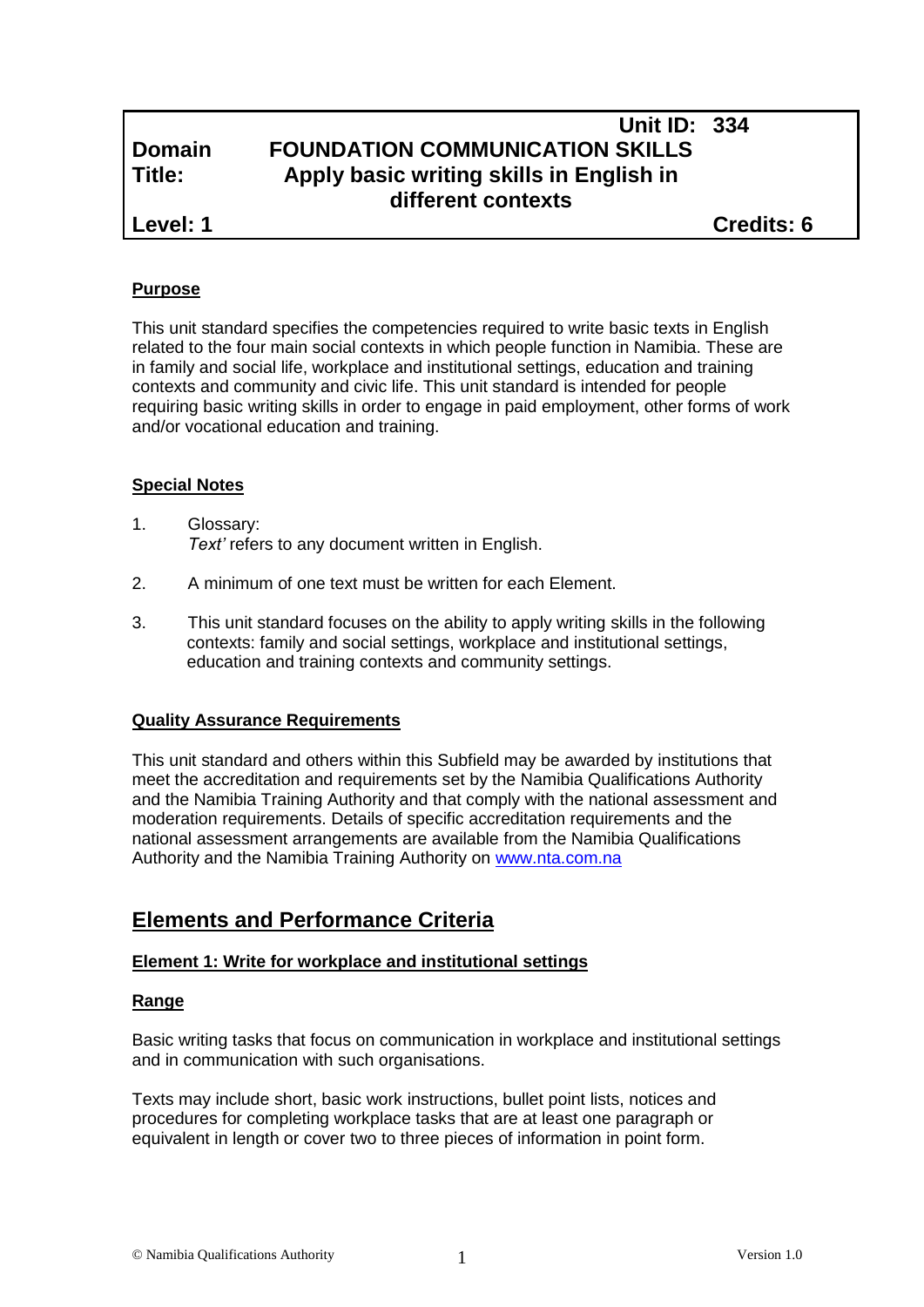# **Performance Criteria**

- 1.1 Simple, clear English is used in writing short, basic instructional or communication texts on familiar subjects.
- 1.2 Correct planning, drafting and editing processes are applied to produce written text.
- 1.3 Language and tone used are appropriate to meet the purpose and to suit the audience.
- 1.4 Sequence and structure of information and/or ideas are correct and coherent.
- 1.5 Reasonable comprehension of written text is achieved through correct spelling, punctuation and use of grammar.

#### **Element 2: Write for education and training contexts**

#### **Range**

Texts may include short bullet point lists, notes, reports and explanatory texts that are at least one paragraph or equivalent in length.

#### **Performance Criteria**

- 2.1 Clear, simple English is used to write short, basic reports or explanatory texts on familiar subjects or topics.
- 2.2 Correct planning, drafting and editing processes are applied to produce written text.
- 2.3 Language and tone used are appropriate to meet the purpose and to suit the audience.
- 2.4 Sequence and structure of information and/or ideas are correct and coherent.
- 2.5 Reasonable comprehension of written text is achieved through correct spelling, punctuation and use of grammar.

### **Element 3: Write for personal, family and social contexts**

#### **Range**

Texts may include short personal notes, bullet point lists, diary entries and personal letters that are at least one paragraph or equivalent in length.

#### **Performance Criteria**

- 3.1 Clear, simple English is used to write short texts on familiar subjects related to personal, family and social matters.
- 3.2 Correct planning, drafting and editing processes are applied to produce simple written text.